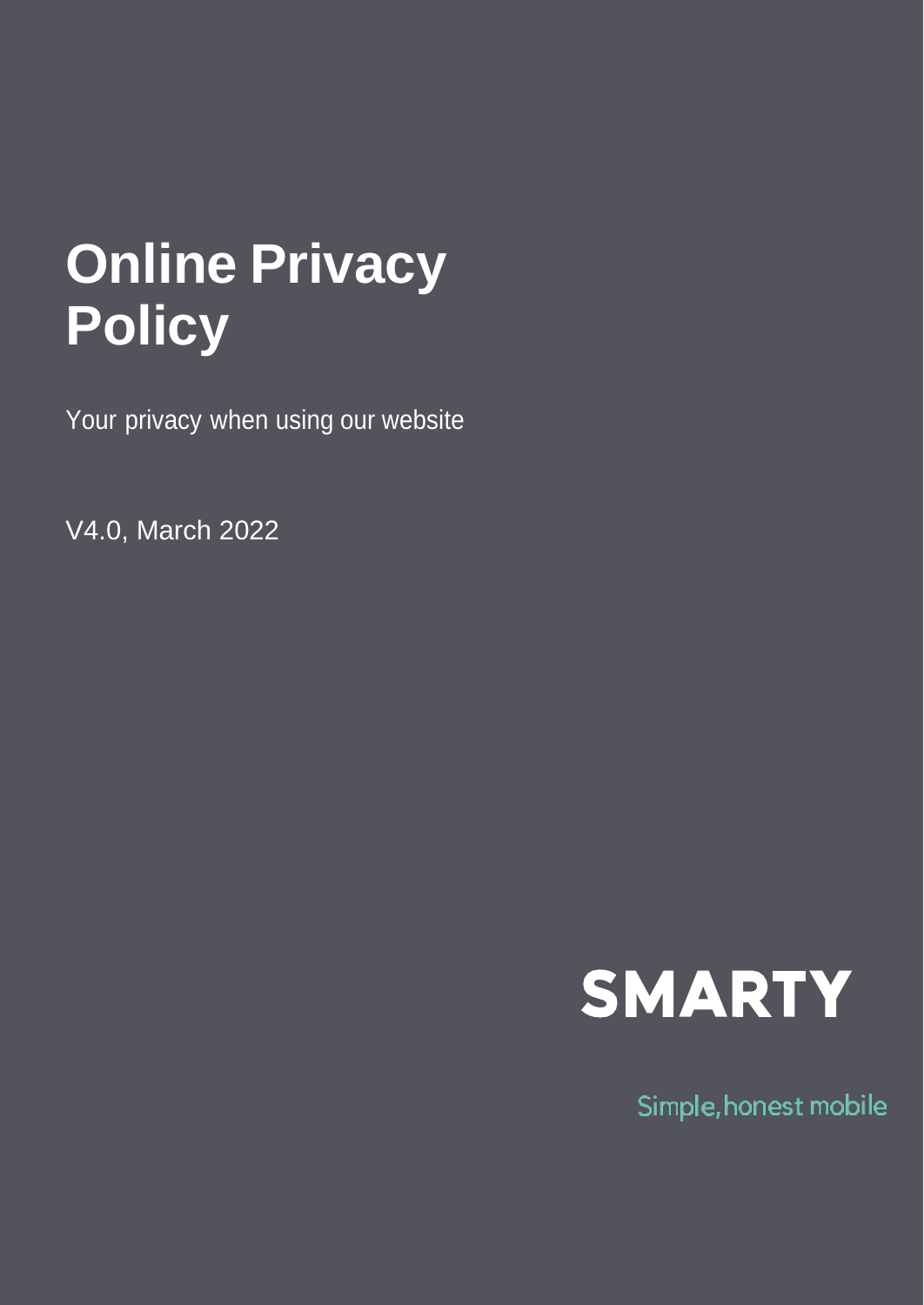**This policy covers our privacy practices in connection with our website;to let you know about the kinds of information we may obtain about you,how we may use that information, and who we might share it with.**

# **We're not responsible for the content or privacy practices of other websites.**

## **Introduction**

SMARTY is brought to you by Hutchison 3G UK Limited of Hutchison 3G UK Limited of 450 Longwater Avenue, Green Park, Reading, Berkshire, RG2 6GF trading as "SMARTY" ("**SMARTY**", "**Three**", "**We**" or "**Us**").

We act as the "Data Controller" of the information you provide to us or that we know about youthrough your use of Smarty for the purposes of data protection law.

This notice sets out in clear and plain terms how we collect, store, use, and share your information as a visitor to our website (www.smarty.co.uk).

Please feel free to contact us using the contact details below if you have any questions about this notice, or if you wish to exercise any of the rights detailed in the '**Your Rights**' section.

## **Privacy Commitment**

At Smarty, we respect your right to privacy and value you as our customer. We rely on a set of principles that underpin how we use your personal information:

- We will keep your personal information secure and confidential.
- We will only collect, store, use and share personal information about you with your awareness.
- We will provide you with the information required to control, access, and update your personal information.

### **Children**

We do not knowingly collect the data of individuals under the age of 13. If you are aged 16 or under, you must obtain your parent or guardian's consent to provide your personal information to us.

Smarty may offer Group Plans to its customers. An owner of a group plan must be over 18 to hold an account, and group members must be 13 years or over.

If you have any questions regarding this, please contact us using the details in the **'Contact us'** section below.

### **Use of Your Personal Information**

Your personal information may be used by us, our employees, our service providers and disclosed to third parties in the ways described below.

Where we rely on the lawful basis of legitimate interests, we assess our business interests to make sure that these do not override your rights. Additionally, in some cases you have the right to object to this processing. For more information visit the **Your rights** section of this policy.

**Purpose Legal Basis**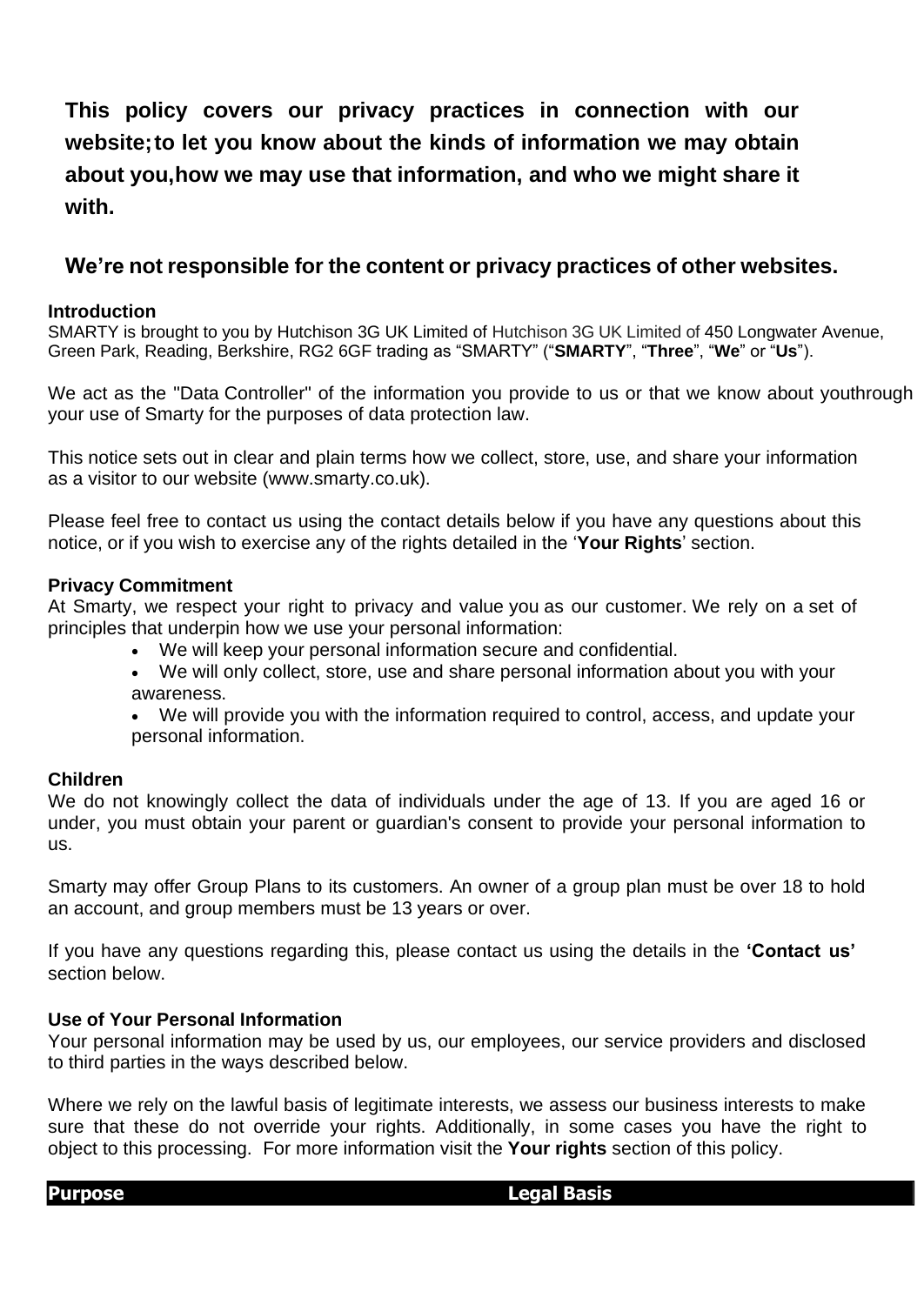| Process applications or registrations made by you.                                                                                                                                                                                                                                                                                                                                                                                     | For the performance of contract or to take steps<br>prior to entering into a contract with you.                                  |
|----------------------------------------------------------------------------------------------------------------------------------------------------------------------------------------------------------------------------------------------------------------------------------------------------------------------------------------------------------------------------------------------------------------------------------------|----------------------------------------------------------------------------------------------------------------------------------|
| To provide products, services and information<br>requested by you.                                                                                                                                                                                                                                                                                                                                                                     | Our legitimate business interests to manage our<br>relationship with you;                                                        |
|                                                                                                                                                                                                                                                                                                                                                                                                                                        | or performance of contract;<br>or consent; and/or<br>or legal obligations.                                                       |
| To monitor and/or record communications between you Our legitimate business interest<br>and SMARTY for quality control and training purposes.                                                                                                                                                                                                                                                                                          |                                                                                                                                  |
| To conduct credit and fraud checks for monthly price<br>plan accounts, verify your identity, and assess your<br>application or future applications. We and other<br>organisations may use your personal information, for<br>identification purposes, debt tracing, the prevention of<br>money laundering, the management of your account<br>and to make credit decisions about you and other<br>members of your household.             | For the performance of contract or to take steps<br>prior to entering into a contract with you.                                  |
| To keep you up to date with information about<br>SMARTY, SMARTY Services, and offers and<br>promotionsby email, and direct to your handset by text,<br>picture and video.                                                                                                                                                                                                                                                              | For service messages, we rely on our legitimate<br>business interests.<br>For marketing messages, we rely on consent,            |
| We will send you communications for two purposes:<br>1. To send you important service-related<br>messagesabout Smarty (e.g., to notify you of<br>updates to our terms or policies etc.). We call<br>these "service messages".<br>2. We will send you emails, SMS and/or push<br>notifications to keep you up to date on the latest<br>and best offers, rewards and content available at<br>Smarty. We call these "marketing messages". | which you can withdraw at any time, for more<br>information please see the 'Your rights section of<br>the policy'.               |
| To search the records of fraud prevention agencies in<br>assessing applications for SMARTY Services. If you                                                                                                                                                                                                                                                                                                                            | Our legal and regulatory obligations;                                                                                            |
| provide us false or inaccurate information and we<br>suspect fraud, we will record this and store the records<br>with fraud prevention agencies. We and other<br>companies may use this information if decisions are<br>made about you on credit or credit-related services.                                                                                                                                                           | or our legitimate business interests.                                                                                            |
| To administer your account and provide our customer<br>services.                                                                                                                                                                                                                                                                                                                                                                       | Our legitimate business interests;                                                                                               |
|                                                                                                                                                                                                                                                                                                                                                                                                                                        | or the performance of a contract.                                                                                                |
| To manage complaints, feedback, and queries.                                                                                                                                                                                                                                                                                                                                                                                           | For the performance of contract;                                                                                                 |
|                                                                                                                                                                                                                                                                                                                                                                                                                                        | or our legal obligations;                                                                                                        |
|                                                                                                                                                                                                                                                                                                                                                                                                                                        | or our legitimate business interests to manage<br>our relationship with you and improve our<br>business operations and services. |
| To comply with legal or regulatory obligations                                                                                                                                                                                                                                                                                                                                                                                         | Our legal obligations.                                                                                                           |
| (including in connection with a court order).<br>To conduct analysis for traffic and billing management,                                                                                                                                                                                                                                                                                                                               | Our legitimate business interests to provide,                                                                                    |
| and to support product development.                                                                                                                                                                                                                                                                                                                                                                                                    | improve and develop Smarty products and                                                                                          |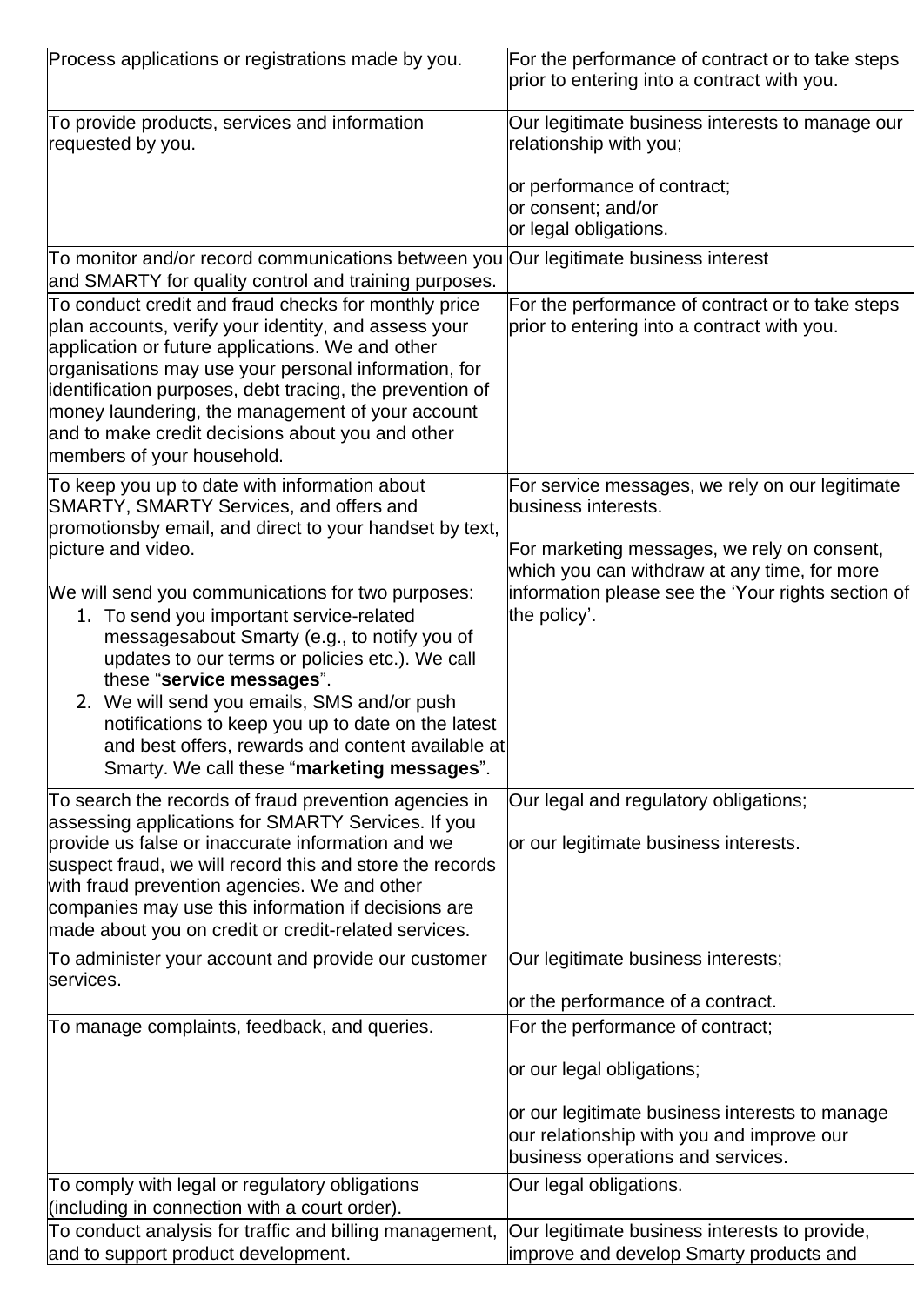|                                                                                                                                                   | services.                                                                                                                                                                                                   |
|---------------------------------------------------------------------------------------------------------------------------------------------------|-------------------------------------------------------------------------------------------------------------------------------------------------------------------------------------------------------------|
| To carry out our obligations arising from any contracts<br>entered between you and us to provide you with the<br>products and services requested. | For the performance of our contract with you.                                                                                                                                                               |
| To contact you for market research purposes.                                                                                                      | Our legitimate business interests to develop and<br>improve our website and our products and<br>services offered to you.                                                                                    |
| To enforce or apply contracts (including contracts<br>between you and us).                                                                        | Our legitimate business interests;<br>or for the performance of a contract;                                                                                                                                 |
|                                                                                                                                                   | or our legal obligations (i.e., the establishment,<br>exercise or defence of legal claims).                                                                                                                 |
| To notify you about changes to our website.                                                                                                       | Our legitimate business interests.                                                                                                                                                                          |
| We may collect special category data which may<br>beclassified as "sensitive" (such as visual or<br>hearing impairments).                         | Our legal obligations;<br>lor consent.                                                                                                                                                                      |
| To improve the quality of our website and to ensure<br>that it functions correctly, for example through the use<br>of cookies.                    | Our legitimate business interests to facilitate<br>navigation, display information effectively and<br>gather statistical information about the usage of<br>our website to improve design and functionality. |

We may be required to obtain your personal information to comply with our legal requirements, to enable us to fulfil the terms of our contract with you or in preparation of us entering into a contract with you. If you do not provide the relevant personal information to us, we may not be able to provide the service to you.

# **Third parties**

We may receive personal information about you from:

(a) fraud prevention agencies such as CIFAS. We and other companies may use this information ifdecisions are made about you on credit or credit-related services; and

(b) commercial partners who supply goods and services to us.

## **Automated decision making**

When you apply for a SMARTY Service, we will obtain information from a credit reference agency, which will be used in an automated decision process to determine whether we can enter into a contract with you. If you wish for the decision to be reassessed by a person, you may do so by calling our customer services team on 0333 338 1001 or by writing to: SMARTY Customer Services,Hutchison 3G UK Ltd, PO Box 333 Glasgow G2 9AG. You can also object to a decision made solely by automated processing. For more information, visit the Your rights section of this policy.

# **How Long We Keep Your Information**

We'll keep your personal information for as long as necessary for the purposes for which it was collected, to provide you with services and to conduct our legitimate business interests or where otherwise required by law. If you use 'SMARTY Services', we may hold your Communications Data for 12 months for legitimate business purposes (or longer in connection with any legal proceedings or disputes).

# **Disclosure**

Your personal information may also be processed by other organisations on our behalf for the purpose of processing applications and providing information or services to you. The use of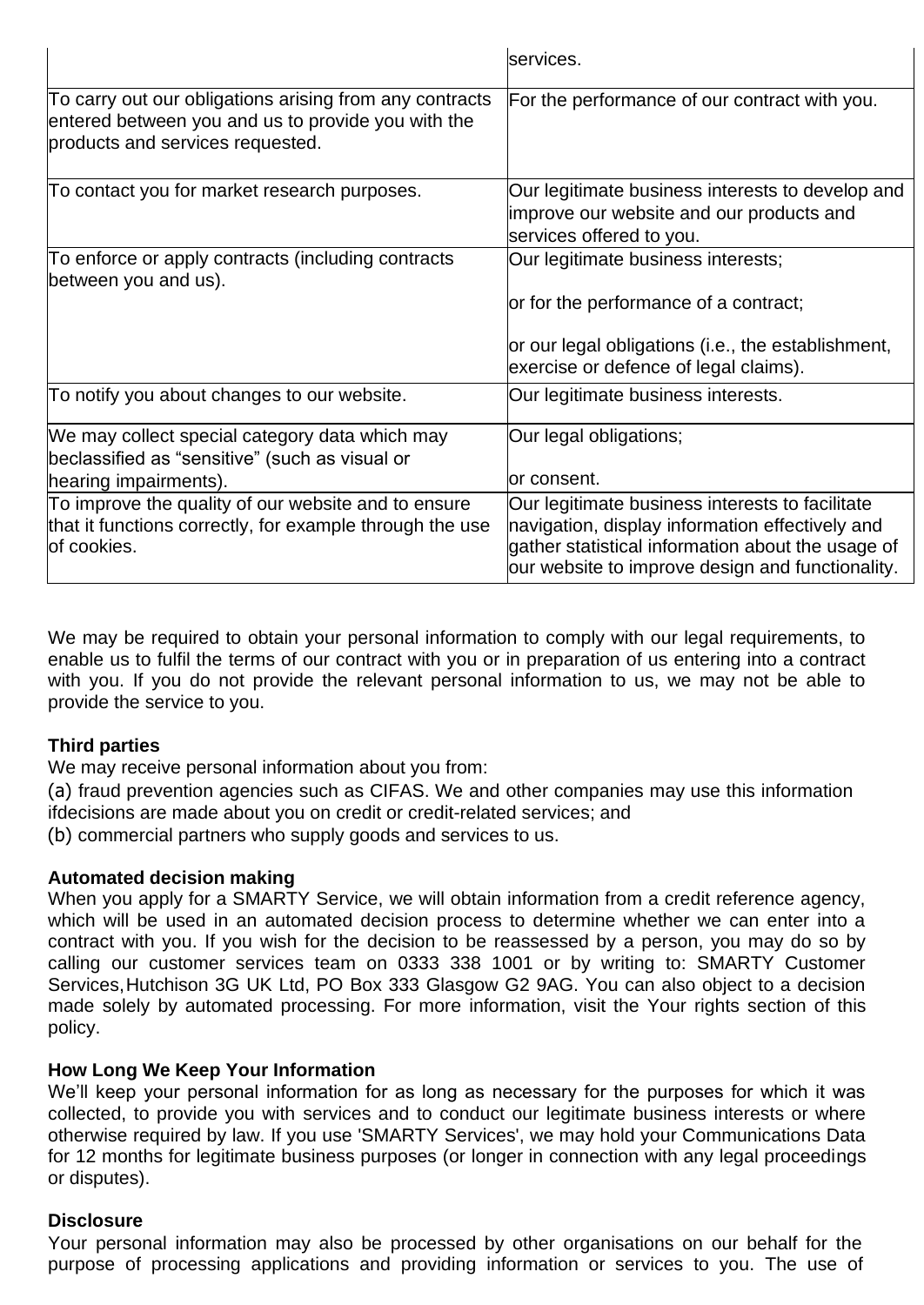personal data for these purposes will remain under our control at all times. We may disclose your information to other members of our group of companies, and to our or their partners, associates, agents or subcontractors and to possible successors to our business. Some of these parties may reside outside the European Economic Area. If we do this, your information will be treated to the same standards adopted in the UK.

We may also disclose your information for the prevention and detection of crime and to protect our interests and other users or if required to do so by law.

We may also disclose your personal information to other third parties, for example:

• in the event that we sell or buy any business or assets we will disclose your personal information to the prospective seller or buyer of such business or assets;

• if we or substantially all of our assets are acquired by a third party (or are subject to a reorganisation within our corporate group), personal information held by us will be one of the transferred assets; and

• if we are under a duty to disclose or share your personal information in order to comply with any legal obligation, or in order to enforce or apply the agreements concerning you (including agreements between you and us).

# **Transfers of Your Personal Information**

## **Third Countries**

Your personal information will be processed and held primarily on servers located in the United Kingdom (UK) or within the European Economic Area (EEA).

However, we may transfer your personal information to service providers for processing in countries outside the UK or the EEA. If we do this, we ensure that we have appropriate safeguards and security measures in place to ensure that your personal information receives the same protection as if it were being processed in the UK or the EEA.

## **Your rights**

You have certain rights in relation to the personal information we hold about you. If you wish to exercise any of these rights, please contact us using the details in the '**Contact us'** section below.

Please note that these rights do not apply in all circumstances.

**Right of access:** you have the right to access a copy of your personal information we hold about you.

You can download the [Request for Access to Personal Information](https://help.smarty.co.uk/en/articles/1943287-subject-access-request) If you cannot download the form, we can send you a copy – please contact the Data Protection and Privacy Officer by email at [DPA@smarty.co.uk](mailto:DPA@smarty.co.uk) or by post at Hutchison 3G UK Limited of Hutchison 3G UK Limited of 450 Longwater Avenue, Green Park, Reading, Berkshire, RG2 6GF trading as "SMARTY" ("**SMARTY**", "**Three**", "**We**" or "**Us**").

**Right to rectification:** you have the right to correct personal information we hold about you if itis inaccurate, incomplete, or out of date.

**Right to erasure:** you have the right to request erasure of your personal information you have given to us in certain circumstances.